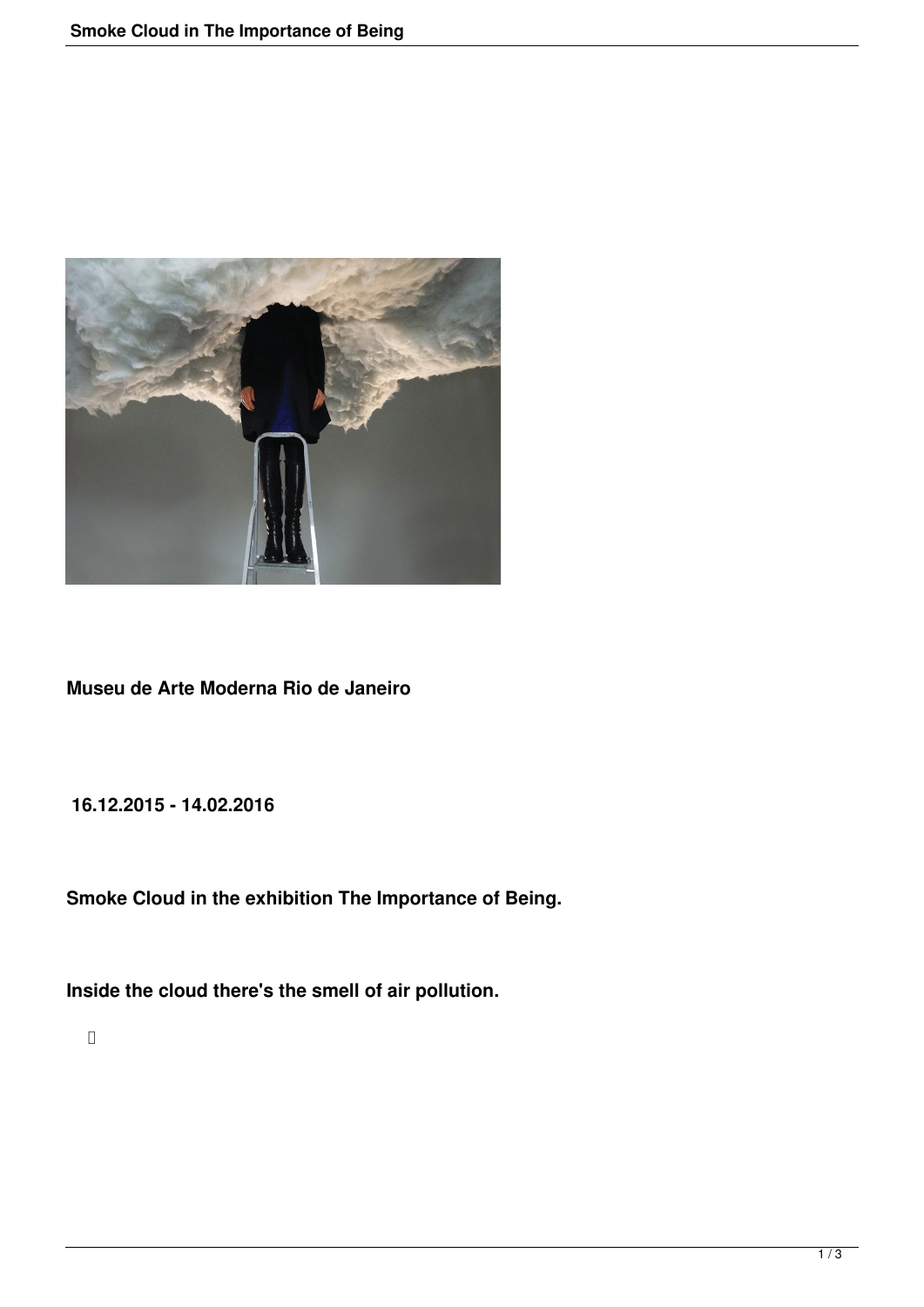#### **{gallery}exhibitions/2015/theimportanceofbeing/gallery{/gallery}**

 'The Importance of Being …' is an exhibition dedicated to the rich Belgian contemporary art world. It brings 40 of Belgium's most prominent artists in several disciplines together. As every selection, it remains insufficient and precarious, even if the first and last wish was to be as comprehensive and inclusive as possible. In this sense, 'The Importance of Being …' invites visitors to discover the Belgian art scene. You can explore the concept , the artists of the exhibition and our

#### Parallel Program

to enhance cultural exchange. To document this event ther[e will be a](http://theimportanceofbeing.be/artistic-concept)  catalogue

[published. But it w](http://theimportanceofbeing.be/parallell-program)ill also become a fourth exhibition space, with its own logic and features.

## **Introduction**

'The Importance of Being …' was initiated when the Museo Nacional de Bellas Artes de Cuba invited Bruno Devos to organize an exhibition on Contemporary Belgian Art in the broadest meaning possible. For the project the up-and-coming Cuban curator Sara Alonso Gómez

was ch[osen. Being sp](http://theimportanceofbeing.be/bruno-devos)ecialized in contemporary art she has developed a fresh vision to connect the Latin-American audience and Belgian artworks.

# **[Mission](http://theimportanceofbeing.be/sara-alonso-gomez)**

By connecting Belgian Contemporary Artists and the very dynamic Region of Latin-America via this expo we will achieve artistic, economic and cultural exchange and recognition of the quality both art worlds have to offer.

### **Vision**

In the expo Belgium as a departure point functions as a laboratory/platform with specific but also global cultural dynamics and geopolitical approaches, in the center of Europe, on the decision-making and towards the rest of the world.